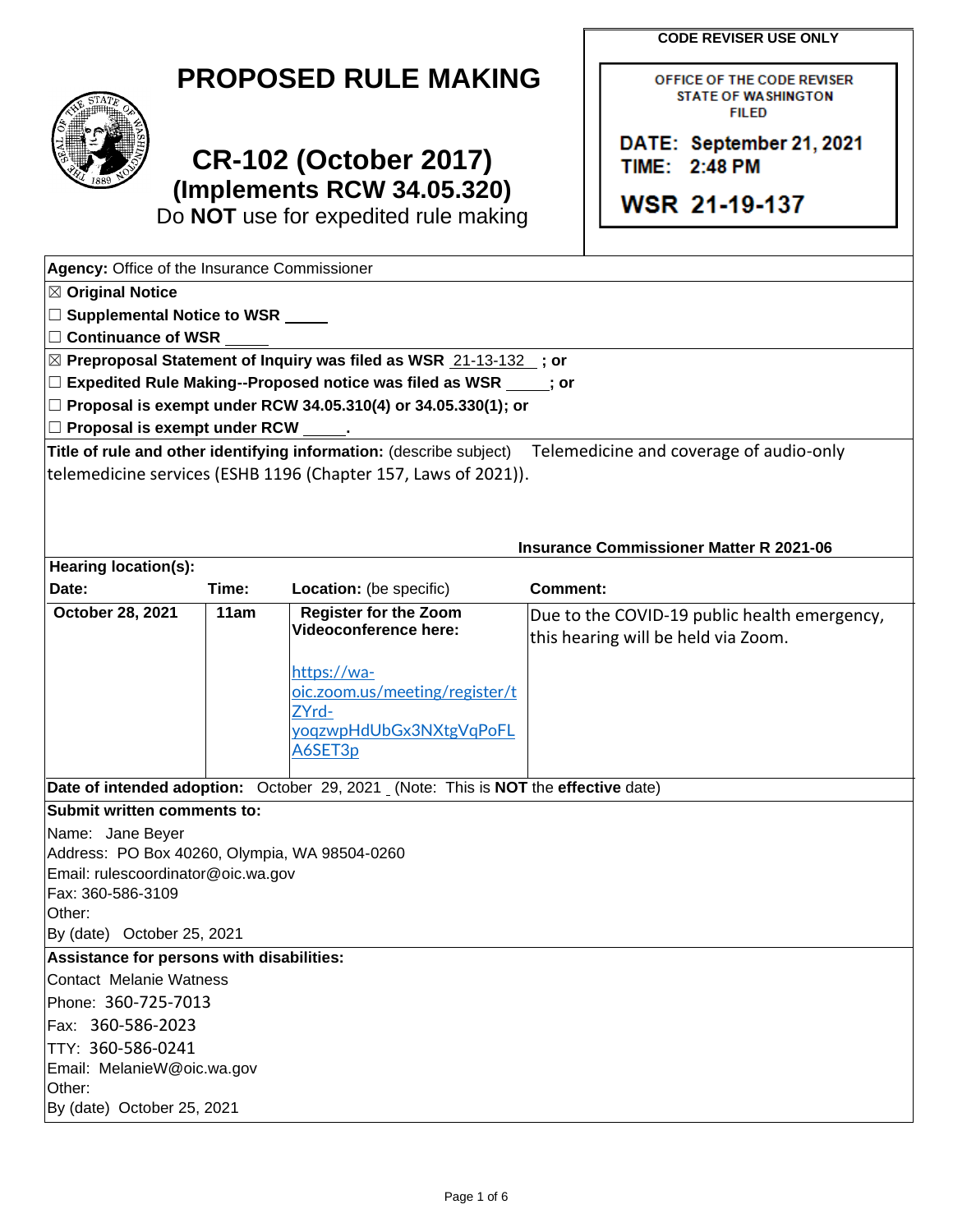**Purpose of the proposal and its anticipated effects, including any changes in existing rules:** ESHB 1196 (Chapter 157, Laws of 2021) was signed into law on May 3, 2021. The legislation addresses coverage of telemedicine services, including audio-only telemedicine services. Prior to passage of this legislation, audio-only telemedicine services were explicitly excluded from the definition of "telemedicine". Carriers were not required by statute to cover audio-only telemedicine services. During the COVID-19 public health emergency, OIC issued emergency orders requiring coverage of audio-only telemedicine services in order to ensure access to medical services. ESHB 1196 requires coverage of audio-only telemedicine services under specified conditions and amends the statutory language related to telemedicine payment parity.

 The proposed rule amends WAC 284-170-130 to add definitions relevant to telemedicine and creates a new WAC section – WAC 284-43-433. The new section addresses coverage of telemedicine services generally, including payment parity and the conditions in ESHB 1196 associated with payment for audio-only telemedicine services.

 **Reasons supporting proposal:** This proposed rule is necessary to ensure clarity regarding several issues addressed in ESHB 1196, including telemedicine payment parity and the requirement that providers obtain consent from patients in advance of providing audio-only telemedicine encounters as a condition of receiving  payment from carriers for those encounters. The rule will facilitate implementation of ESHB 1196 by ensuring that all affected consumers and health care entities understand their rights and obligations under the new law.

**Statutory authority for adoption:** RCW 48.43.735(9)

| Statute being implemented: ESBH 1196 (Chap. 157, Laws of 2021                                     |                                           |                             |                            |  |  |
|---------------------------------------------------------------------------------------------------|-------------------------------------------|-----------------------------|----------------------------|--|--|
|                                                                                                   |                                           |                             |                            |  |  |
| Is rule necessary because of a:                                                                   |                                           |                             |                            |  |  |
| Federal Law?                                                                                      |                                           |                             | Yes<br>$\boxtimes$ No<br>П |  |  |
|                                                                                                   | <b>Federal Court Decision?</b>            |                             | Yes<br>$\boxtimes$ No<br>п |  |  |
| State Court Decision?                                                                             |                                           |                             | Yes<br>$\boxtimes$ No<br>П |  |  |
| If yes, CITATION:                                                                                 |                                           |                             |                            |  |  |
| Name of proponent: (person or organization) Mike Kreidler, Insurance Commissioner<br>Private<br>П |                                           |                             |                            |  |  |
|                                                                                                   |                                           |                             | $\Box$ Public              |  |  |
|                                                                                                   | Name of agency personnel responsible for: |                             | $\boxtimes$ Governmental   |  |  |
|                                                                                                   | Name                                      | <b>Office Location</b>      | Phone                      |  |  |
| Drafting:                                                                                         | Jane Beyer                                | P.O. Box 40260, Olympia, WA | 360-725-7043               |  |  |
| Implementation:                                                                                   | <b>Molly Nollette</b>                     | P.O. Box 40260, Olympia, WA | 360-725-7117               |  |  |
| Enforcement:                                                                                      | <b>Charles Malone</b>                     | P.O. Box 40260, Olympia, WA | 360-725-7050               |  |  |

The public may obtain a copy of the school district fiscal impact statement by contacting: Name: Address:

Phone:

If yes, insert statement here:

Fax:

**Is a school district fiscal impact statement required under RCW 28A.305.135?** ☐ Yes ☒ No

 $\Box$  Yes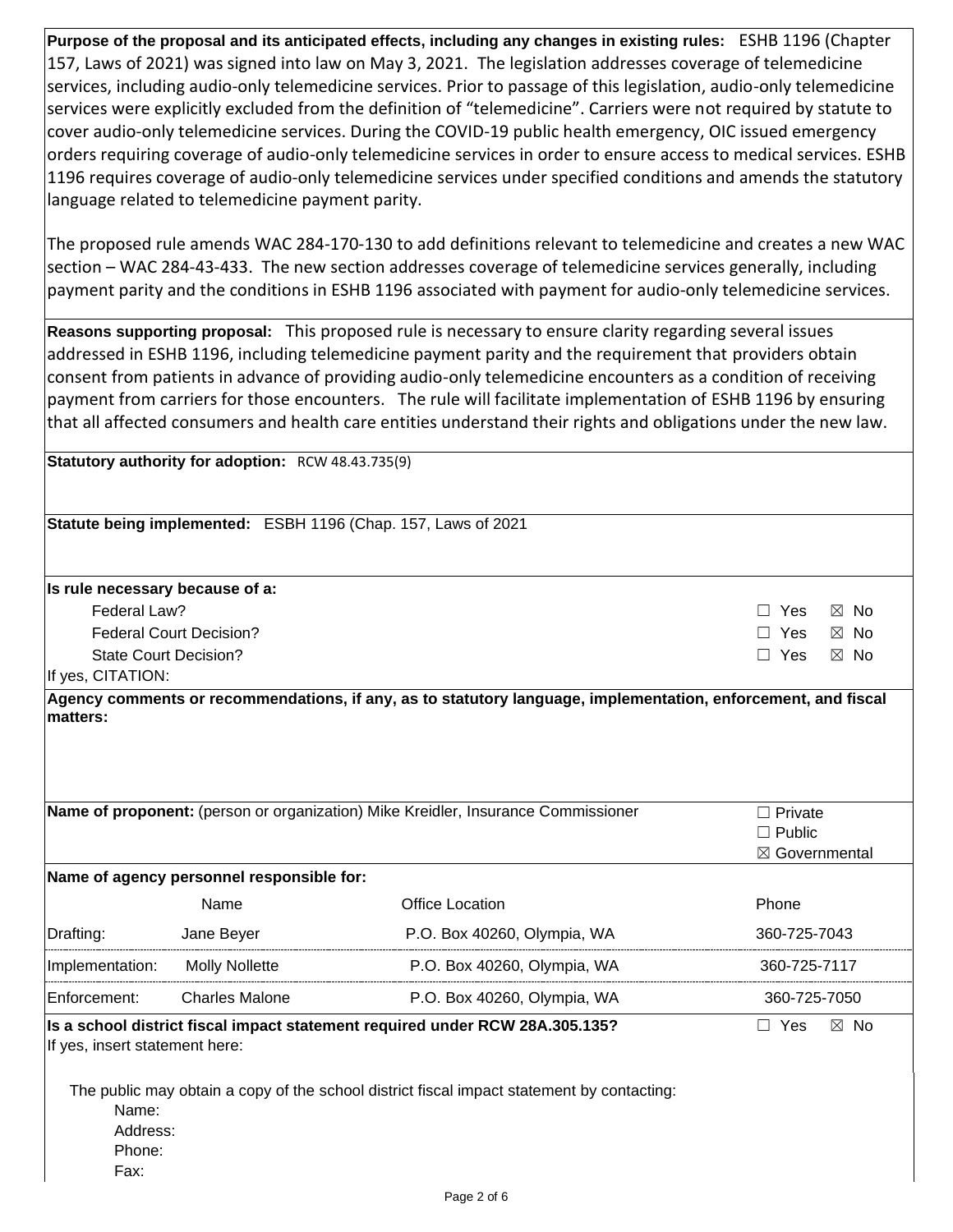| TTY:                                                                                |
|-------------------------------------------------------------------------------------|
| Email:                                                                              |
| Other:                                                                              |
| Is a cost-benefit analysis required under RCW 34.05.328?                            |
| $\boxtimes$ Yes: A preliminary cost-benefit analysis may be obtained by contacting: |
| Name: Tabba Alam                                                                    |
| Address: PO Box 40260, Olympia, WA 98504-0260                                       |
| Phone: (360)-725-7170                                                               |
| Fax:                                                                                |
| TTY:                                                                                |
| Email: rulescoordinator@oic.wa.gov                                                  |
| Other:                                                                              |
| Please explain:<br>No:<br>ப                                                         |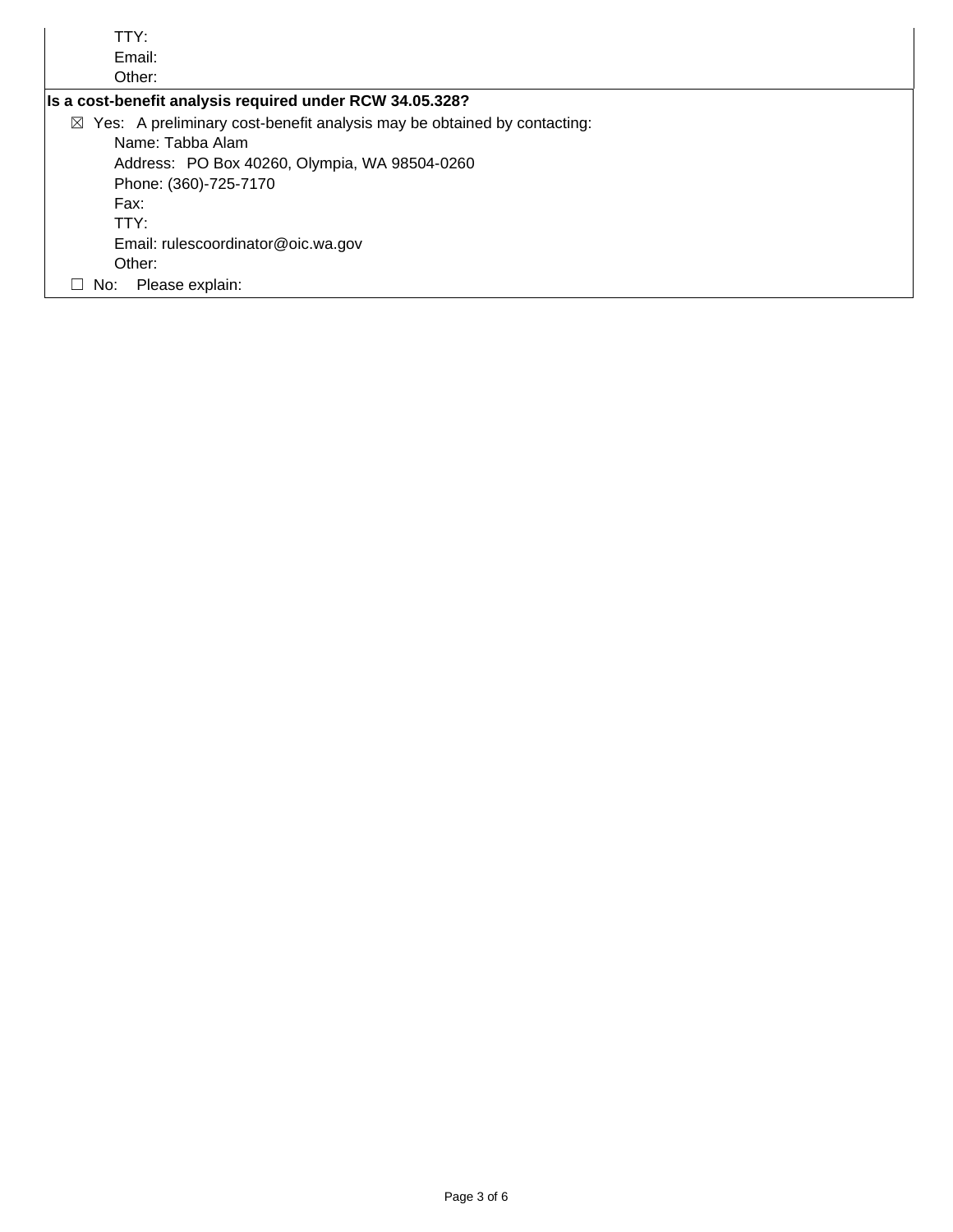| Regulatory Fairness Act Cost Considerations for a Small Business Economic Impact Statement:                                                                                                       |                                                                                                                                             |        |                                                                                                                                                                                                                                                                                                                                                                                                                                                                                                                    |  |  |
|---------------------------------------------------------------------------------------------------------------------------------------------------------------------------------------------------|---------------------------------------------------------------------------------------------------------------------------------------------|--------|--------------------------------------------------------------------------------------------------------------------------------------------------------------------------------------------------------------------------------------------------------------------------------------------------------------------------------------------------------------------------------------------------------------------------------------------------------------------------------------------------------------------|--|--|
| This rule proposal, or portions of the proposal, may be exempt from requirements of the Regulatory Fairness Act (see<br>chapter 19.85 RCW). Please check the box for any applicable exemption(s): |                                                                                                                                             |        |                                                                                                                                                                                                                                                                                                                                                                                                                                                                                                                    |  |  |
| adopted.                                                                                                                                                                                          | Citation and description:<br>defined by RCW 34.05.313 before filing the notice of this proposed rule.                                       |        | $\Box$ This rule proposal, or portions of the proposal, is exempt under RCW 19.85.061 because this rule making is being<br>adopted solely to conform and/or comply with federal statute or regulations. Please cite the specific federal statute or<br>regulation this rule is being adopted to conform or comply with, and describe the consequences to the state if the rule is not<br>$\Box$ This rule proposal, or portions of the proposal, is exempt because the agency has completed the pilot rule process |  |  |
|                                                                                                                                                                                                   |                                                                                                                                             |        | $\Box$ This rule proposal, or portions of the proposal, is exempt under the provisions of RCW 15.65.570(2) because it was                                                                                                                                                                                                                                                                                                                                                                                          |  |  |
|                                                                                                                                                                                                   | adopted by a referendum.<br>$\Box$ This rule proposal, or portions of the proposal, is exempt under RCW 19.85.025(3). Check all that apply: |        |                                                                                                                                                                                                                                                                                                                                                                                                                                                                                                                    |  |  |
| П                                                                                                                                                                                                 | RCW 34.05.310 (4)(b)                                                                                                                        | П      | RCW 34.05.310 (4)(e)                                                                                                                                                                                                                                                                                                                                                                                                                                                                                               |  |  |
|                                                                                                                                                                                                   | (Internal government operations)                                                                                                            |        | (Dictated by statute)                                                                                                                                                                                                                                                                                                                                                                                                                                                                                              |  |  |
| П                                                                                                                                                                                                 | RCW 34.05.310 (4)(c)                                                                                                                        | П      | RCW 34.05.310 (4)(f)                                                                                                                                                                                                                                                                                                                                                                                                                                                                                               |  |  |
|                                                                                                                                                                                                   | (Incorporation by reference)                                                                                                                |        | (Set or adjust fees)                                                                                                                                                                                                                                                                                                                                                                                                                                                                                               |  |  |
| П                                                                                                                                                                                                 | RCW 34.05.310 (4)(d)                                                                                                                        | $\Box$ | RCW 34.05.310 (4)(g)                                                                                                                                                                                                                                                                                                                                                                                                                                                                                               |  |  |
|                                                                                                                                                                                                   | (Correct or clarify language)                                                                                                               |        | (i) Relating to agency hearings; or (ii) process<br>requirements for applying to an agency for a license<br>or permit)                                                                                                                                                                                                                                                                                                                                                                                             |  |  |
| $\Box$ This rule proposal, or portions of the proposal, is exempt under RCW $\Box$ .                                                                                                              |                                                                                                                                             |        |                                                                                                                                                                                                                                                                                                                                                                                                                                                                                                                    |  |  |
| Explanation of exemptions, if necessary:                                                                                                                                                          |                                                                                                                                             |        |                                                                                                                                                                                                                                                                                                                                                                                                                                                                                                                    |  |  |
|                                                                                                                                                                                                   | <b>COMPLETE THIS SECTION ONLY IF NO EXEMPTION APPLIES</b>                                                                                   |        |                                                                                                                                                                                                                                                                                                                                                                                                                                                                                                                    |  |  |

If the proposed rule is **not exempt**, does it impose more-than-minor costs (as defined by RCW 19.85.020(2)) on businesses?

 $\boxtimes$  No Briefly summarize the agency's analysis showing how costs were calculated.

### **Background information**

 ESHB 1196 (Chapter 157, Laws of 2021) was signed into law on May 3, 2021. The legislation addresses coverage of telemedicine services, including audio-only telemedicine services and was effective July 25, 2021. Prior to passage of this legislation, audio-only telemedicine services were explicitly excluded from the definition of "telemedicine". Carriers were not required by statute to cover audio-only telemedicine services. ESHB 1196 amends the definition of "telemedicine" to include audio-only services. During the COVID-19 public health emergency, OIC issued emergency orders requiring coverage of audio-only telemedicine services in order to ensure access to medical services. ESHB 1196 requires coverage of audio-only telemedicine services under specified conditions and amends the statutory language related to telemedicine payment parity. OIC is developing rules to implement the provisions of the new law.

 This rule amends/adds sections to address conditions in the new law associated with payment for audio-only telemedicine services and payment parity for telemedicine services.

## **Legal obligations**

 RCW 19.85 states that "…an agency shall prepare a small business economic impact statement: (i) If the proposed rule will impose more than minor costs on businesses in an industry<sup>1</sup>..." The Small Business Economic Impact Statement (SBEIS) must include "…a brief description of the reporting, recordkeeping, and other compliance requirements of the proposed rule, and the kinds of professional services that a small business is likely to need in

<sup>1</sup> Chapter 19.85.030:<http://app.leg.wa.gov/RCW/default.aspx?cite=19.85.030>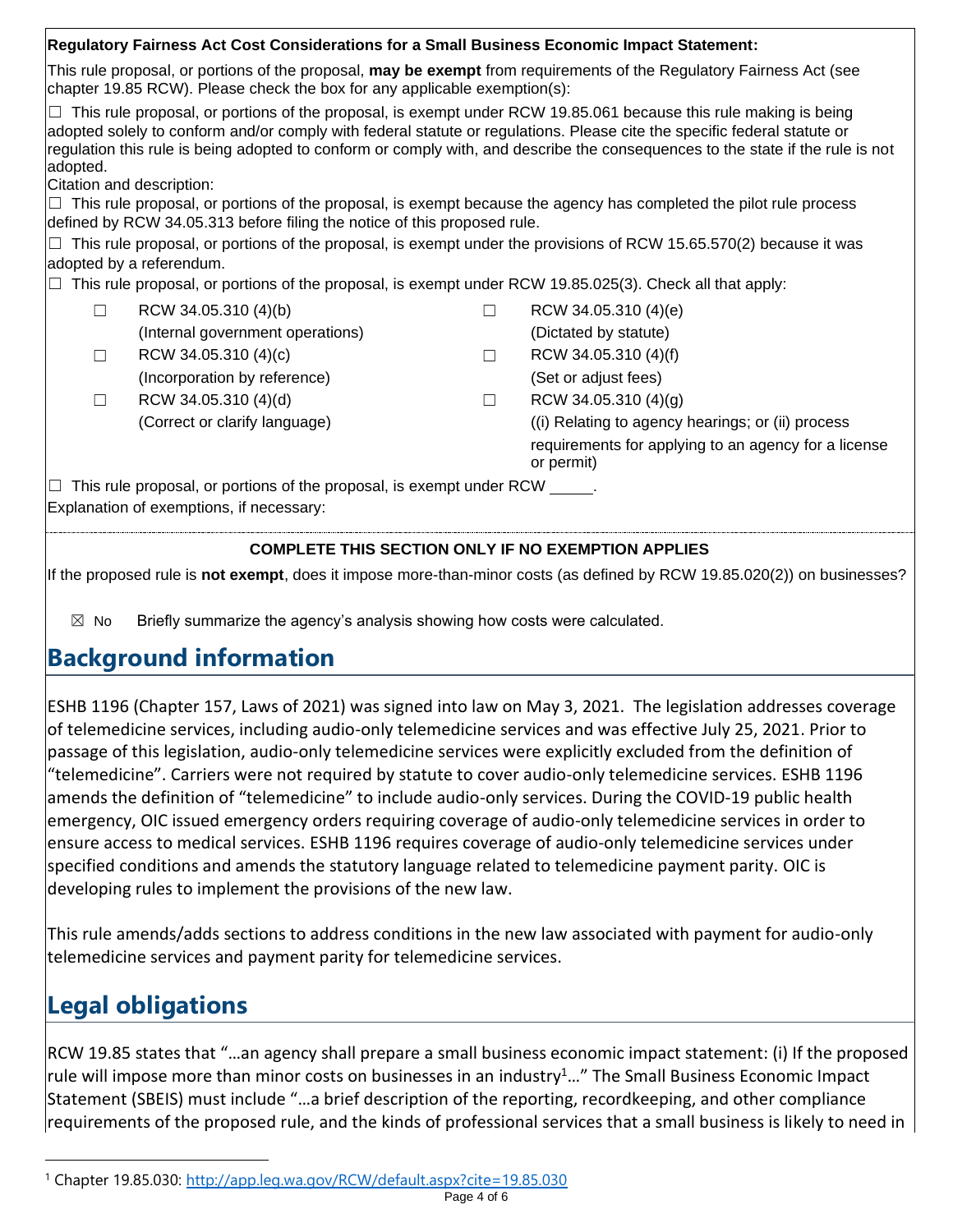order to comply with such requirements… To determine whether the proposed rule will have a disproportionate cost impact on small businesses<sup>2"</sup>.

 This rule proposal does not impose more than minor costs on small business and is exempt from requirements of the Regulatory Fairness Act.

# **Rationale**

 The rule regulates the conduct of carriers, who are not small businesses, by adding requirements to their carrier/provider contracts that align with the statutory conditions for payment of audio-only telemedicine services. The rule is implementing RCW 48.43.735(8): "(8)(a) If a provider intends to bill a patient or the patient's health plan for an audio-only telemedicine service, the provider must obtain patient consent for the billing in advance of the service being delivered." Hence, the statute imposes an obligation on providers, who could be a small business, that is a condition of billing the patient or their health plan for an audio-only encounter. The proposed rule language, in new WAC 284-170-433(6) defines how the provider can obtain patient consent in a manner that will allow them to bill the patient or their health plan for an audio-only encounter.

 There are less than minor costs associated with the proposed rule to small business. The OIC has applied a default cost of compliance (\$100) when analyzing whether the rules would have a disproportionate impact on small businesses as defined in RCW 19.85.020(3).

 Below are calculations for minor cost thresholds across stakeholders that classify as a small business based on the best analogous NAICS types. Although it is unlikely these rules would result in even the full default cost of compliance, the minor cost does not exceed any of the thresholds for any of the small business stakeholders.

 Further, OIC has determined that implementation of the proposed rule will not result in significant administrative, intrinsic or actual costs to small provider offices as they at present have pre-existing processes for obtaining patient consent to services. The rule is designed to allow providers to incorporate this statutory consent requirement into their current business practices.

 In contrast, OIC had determined that the proposed rule will offer increased benefit to the small business health care provider stakeholders as this rule gives them the potential to generate increased patient revenue and reduce some overhead costs by virtue of being able to provide care via audio-only tele-med.

 For these reasons, the proposed rules do not impose more than minor costs on businesses as defined by RCW 19.85.020(2).

| 2019 Industry     | <b>Estimated Cost of</b> | <b>Industry Description</b>                 | <b>NAICS Code Title</b>          | Average number of    | <b>Minor</b>          |
|-------------------|--------------------------|---------------------------------------------|----------------------------------|----------------------|-----------------------|
| <b>NAICS Code</b> | Compliance               |                                             |                                  | employees / business | Cost Estimate - 1% of |
|                   |                          |                                             |                                  |                      | Avg Annual Payroll.   |
|                   |                          |                                             |                                  |                      | $(0.01*AvgPay)$       |
| 621111            | \$100.00                 | Offices of physicians, except mental health | Healthcare and social assistance | 29                   | \$968.28              |
| 621112            | \$100.00                 | Offices of mental health physicians         | Healthcare and social assistance | 5                    | \$482.23              |
| 621210            | \$100.00                 | Offices of dentists                         | Healthcare and social assistance | 9                    | \$454.52              |
| 621320            | \$100.00                 | Offices of optometrists                     | Healthcare and social assistance | $\overline{7}$       | \$375.00              |
| 621330            | \$100.00                 | Offices of mental health practitioners      | Healthcare and social assistance | 9                    | \$379.98              |

<sup>2</sup> RCW 19.85.040:<http://app.leg.wa.gov/RCW/default.aspx?cite=19.85.040>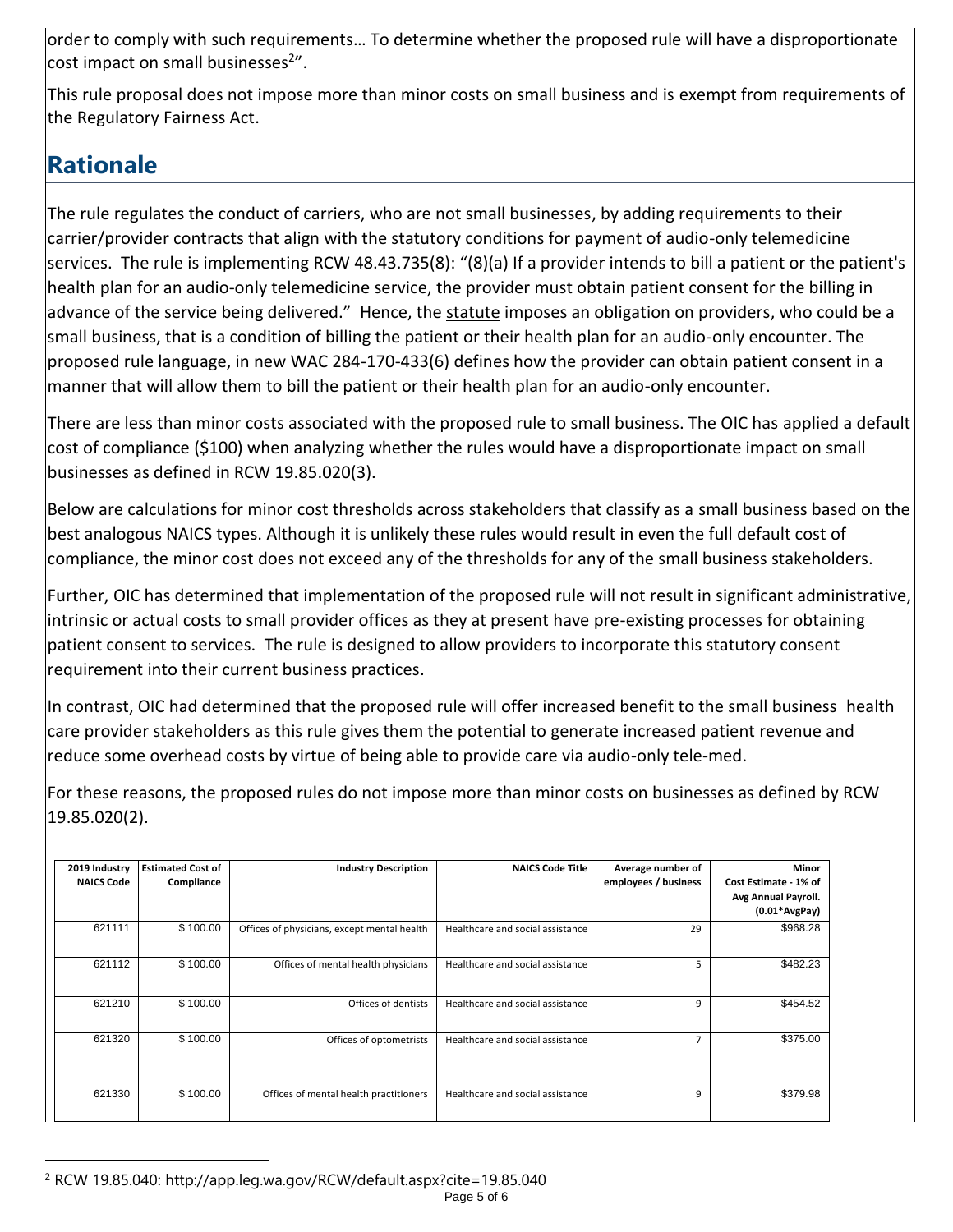| 621340 | \$100.00 | Offices of specialty therapists                                           | Healthcare and social assistance | 15 | \$472.87 |
|--------|----------|---------------------------------------------------------------------------|----------------------------------|----|----------|
| 621399 | \$100.00 | Offices of miscellaneous health practitioners                             | Healthcare and social assistance |    | \$329.79 |
| 621410 | \$100.00 | Family planning centers                                                   | Healthcare and social assistance | 37 | \$549.48 |
| 621420 | \$100.00 | Outpatient mental health centers                                          | Healthcare and social assistance | 47 | \$523.24 |
|        |          | Between Michigans Oran Audio Micro Oran Thurshald Octobers July 0040 ulay |                                  |    |          |

#### tor Minor Cost Threshold Calculator July 2019.xlsx.

### **Determination**

 The proposed rule does not impose more-than-minor costs (as defined by RCW 19.85.020(2)) on small businesses.

 $\Box$  Yes Calculations show the rule proposal likely imposes more-than-minor cost to businesses, and a small business economic impact statement is required. Insert statement here:

The public may obtain a copy of the small business economic impact statement or the detailed cost calculations by contacting:

Name: Address: Phone: Fax: TTY: Email:

Other:

**Date:** September 21, 2021 **Signature:** 

**Name:** Mike Kreidler

**Title:** Insurance Commissioner

Mihe Kristle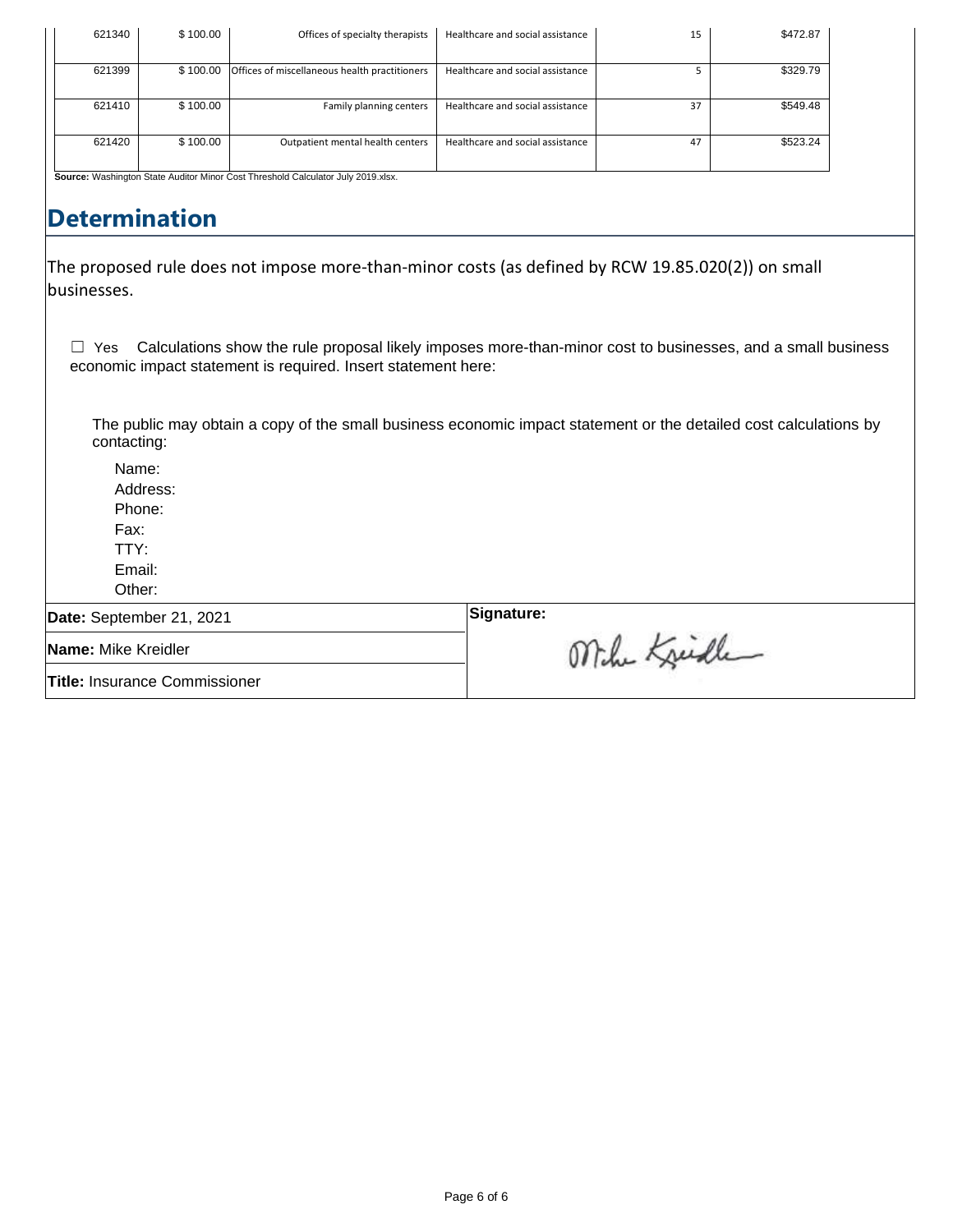AMENDATORY SECTION (Amending WSR 21-01-094, filed 12/11/20, effective 1/11/21)

 **WAC 284-170-130 Definitions.** Except as defined in other subchapters and unless the context requires otherwise, the following def-<br>initions shall apply throughout this chapter.<br>(1) "Adverse determination" has the same meaning as the defini-

tion of adverse benefit determination in RCW 48.43.005, and includes:

(a) The determination includes any decision by a health carrier's designee utilization review organization that a request for a benefit under the health carrier's health benefit plan does not meet the health carrier's requirements for medical necessity, appropriateness, health care setting, level of care, or effectiveness or is determined to be experimental or investigational and the requested benefit is therefore denied, reduced, or terminated or payment is not provided or made, in whole or in part for the benefit;

(b) The denial, reduction, termination, or failure to provide or make payment, in whole or in part, for a benefit based on a determina-<br>tion by a health carrier or its designee utilization review organiza-<br>tion of a covered person's eligibility to participate in the health carrier's health benefit plan;

(c) Any prospective review or retrospective review determination that denies, reduces, or terminates or fails to provide or make pay-<br>ment in whole or in part for a benefit;

(d) A rescission of coverage determination; or

(e) A carrier's denial of an application for coverage.

(2) "Allowed amount" has the meaning set forth in RCW 48.43.005.

(3)(a) "Audio-only telemedicine" means the delivery of health care services through the use of audio-only technology, permitting real-time communication between the patient at the originating site and the provider, for the purpose of diagnosis, consultation, or treat-<br>ment.

(b) "Audio-only telemedicine" does not include:

(i) The use of facsimile, email, or text messages, unless the use of text-like messaging is necessary to ensure effective communication with individuals who have a hearing, speech, or other disability; or

(ii) The delivery of health care services that are customarily<br>delivered by audio-only technology and customarily not billed as separate services by the provider, such as the sharing of laboratory re- sults.

(4) "Authorization" or "certification" means a determination by the carrier that an admission, extension of stay, or other health care service has been reviewed and, based on the information provided, meets the clinical requirements for medical necessity, appropriate-<br>ness, level of care, or effectiveness in relation to the applicable health plan.

 $((+3))$  (5) "Clinical review criteria" means the written screens, or screening procedures, decision rules, medical protocols, or clinical practice guidelines used by the carrier as an element in the evaluation of medical necessity and appropriateness of requested admissions, procedures, and services, including prescription drug benefits, under the auspices of the applicable health plan. Clinical approval criteria has the same meaning as clinical review criteria.

 $((+4))$  <u>(6)</u> "Covered ness, injury or condition terms of any health plan. health of cond health ition" risk means any disease, covered according to illthe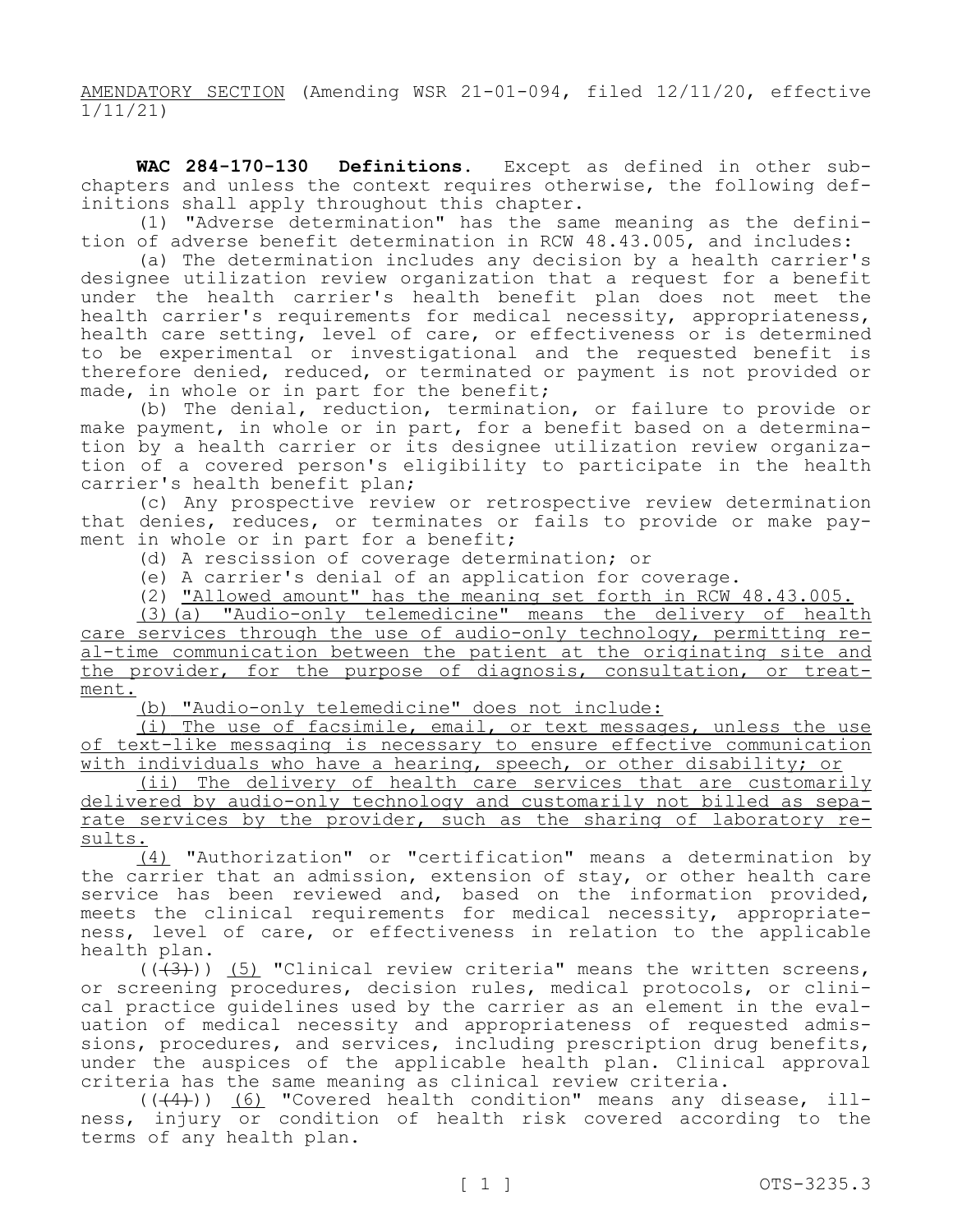$((+5))$  (7) "Covered person" or "enrollee" means an individual covered by a health plan including a subscriber, policyholder, or ben-<br>eficiary of a group plan.

 $((+6))$  (8) "Disciplining authority" has the meaning set forth in RCW 18.130.020.

(9) "Distant site" has the meaning set forth in RCW 48.43.735.

(10) "Emergency medical condition" means the emergent and acute onset of a symptom or symptoms, including severe pain or emotional<br>distress, that would lead a prudent lavperson acting reasonably to believe that a health condition exists that requires immediate medical, mental health, or substance use disorder treatment attention, if failure to provide medical, mental health, or substance use disorder<br>treatment attention would result in serious impairment to bodily functions or serious dysfunction of a bodily organ or part, or would place the person's health in serious jeopardy.

 $((+7))$  (11) "Emergency services" has the meaning set forth in RCW 48.43.005.

(((8))) (12) "Enrollee point-of-service cost-sharing" or "costmeaning set forth in RCW 48.43.005.<br>((<del>(9)</del>)) <u>(13) "Established relationship" means:</u> sharing" ((means amounts paid to health carriers directly providing<br>services, health care providers, or health care facilities by enrollees and may include copayments, coinsurance, or deductibles)) has the meaning set forth in RCW 48.43.005.

(a) The covered person has had at least one in-person appointment<br>within the past year with the provider providing audio-only telemedicine, with a provider employed at the same clinic as the provider pro-<br>viding audio-only telemedicine, or with a locum tenens or other pro-<br>vider who is the designated back up or substitute provider for the provider providing audio-only telemedicine who is on leave and is not associated with an established clinic; or<br>(b) The covered person was referred to the provider providing au-

dio-only telemedicine by another provider who has had at least one inperson appointment with the covered person within the past year and has provided relevant medical information to the provider providing audio-only telemedicine. A referral includes circumstances in which the provider who has had at least one in-person appointment with the covered person participates in the audio-only telemedicine encounter with the provider to whom the covered person has been referred.<br>(14) "Facility" means an institution providing health care serv-

ices including, but not limited to, hospitals and other licensed inpa-<br>tient centers, ambulatory surgical or treatment centers, skilled nurs-<br>ing centers, residential treatment centers, diagnostic, laboratory, and imaging centers, and rehabilitation and other therapeutic set-<br>tings, and as defined in RCW 48.43.005.

 $((+10))$   $(15)$  "Formulary" means a listing of drugs used within a health plan.

 $((+11))$   $(16)$  "Grievance" has the meaning set forth in RCW 48.43.005.

 $((+12))$  (17) "Health care provider" or "provider" means:

(a) A person regulated under Title 18 RCW or chapter 70.127 RCW, to practice health or health-related services or otherwise practicing health care services in this state consistent with state law; or

(b) An employee or agent of a person described in (a) of this subsection, acting in the course and scope of his or her employment.

 $((+13))$   $(18)$  "Health care service" or "health service" means that service offered or provided by health care facilities and health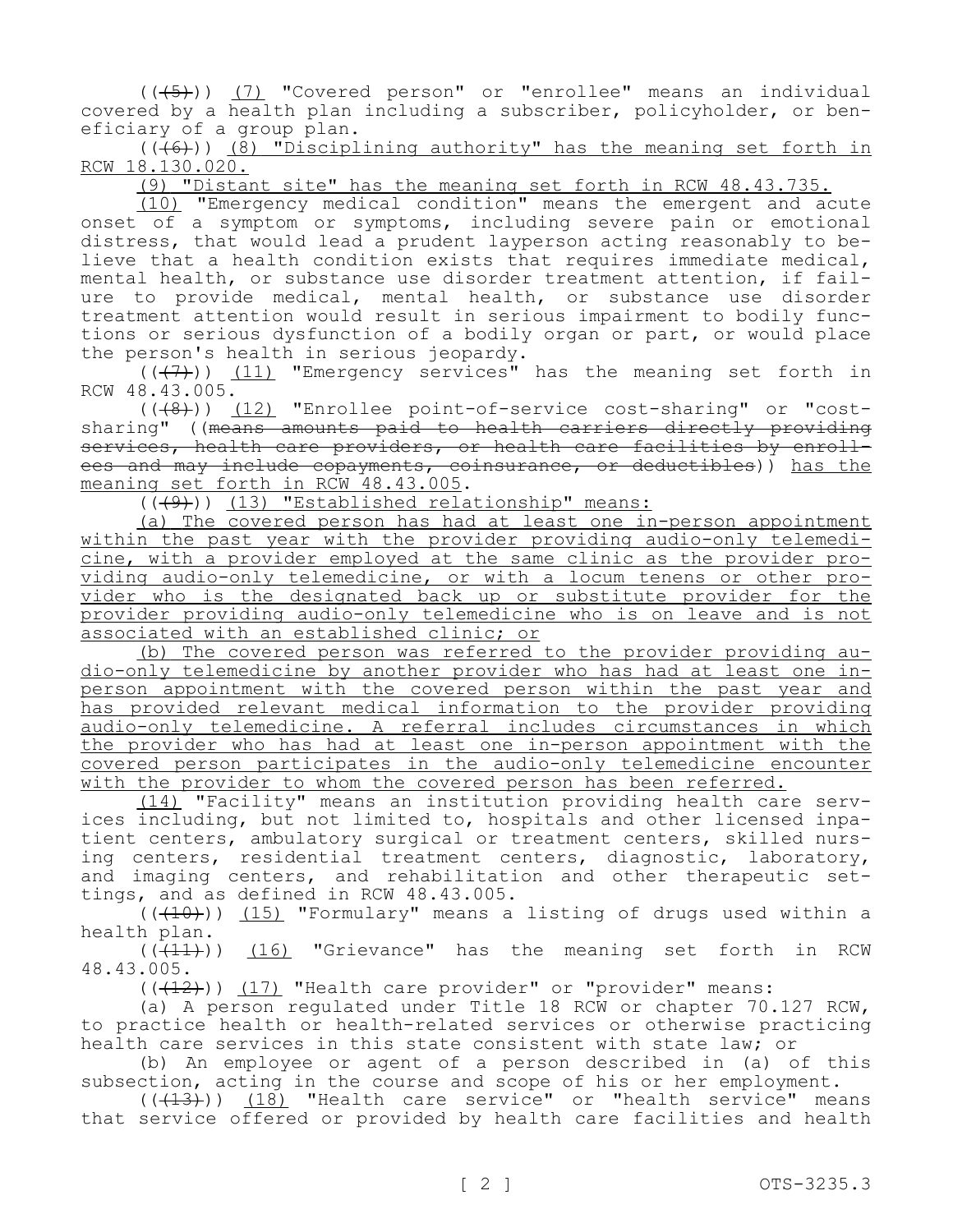care providers relating to the prevention, cure, or treatment of ill-<br>ness, injury, or disease.

 $((+14))$   $(19)$  "Health carrier" or "carrier" means a disability insurance company regulated under chapter 48.20 or 48.21 RCW, a health care service contractor as defined in RCW 48.44.010, and a health maintenance organization as defined in RCW 48.46.020, and includes "issuers" as that term is used in The Patient Protection and Afforda-<br>ble Care Act (P.L. 111-148, as amended (2010)).

 $((+15))$   $(20)$  "Health plan" or "plan" means any individual or group policy, contract, or agreement offered by a health carrier to provide, arrange, reimburse, or pay for health care service except the following:

(a) Long-term care insurance governed by chapter 48.84 RCW;

(b) Medicare supplemental health insurance governed by chapter 48.66 RCW;

(c) Limited health care service offered by limited health care service contractors in accordance with RCW 48.44.035;

(d) Disability income;

(e) Coverage incidental to a property/casualty liability insur- ance policy such as automobile personal injury protection coverage and homeowner guest medical;

(f) Workers' compensation coverage;

(g) Accident only coverage;

(h) Specified disease and hospital confinement indemnity when marketed solely as a supplement to a health plan;

(i) Employer-sponsored self-funded health plans;

(j) Dental only and vision only coverage; and

(k) Plans deemed by the insurance commissioner to have a shortterm limited purpose or duration, or to be a student-only plan that is guaranteed renewable while the covered person is enrolled as a regular full-time undergraduate or graduate student at an accredited higher education institution, after a written request for such classification by the carrier and subsequent written approval by the insurance com- missioner.

(((16))) (21) "Hospital" has the meaning set forth in RCW 48.43.735.

(22) "Indian health care provider" means:<br>(a) The Indian Health Service, an agency operated by the U.S. Department of Health and Human Services established by the Indian Health Care Improvement Act, Section 601, 25 U.S.C. Sec. 1661;<br>(b) An Indian tribe, as defined in the Indian Health Care Im-

provement Act, Section  $4(14)$ , 25 U.S.C. Sec. 1603(14), that operates a health program under a contract or compact to carry out programs of the Indian Health Service pursuant to the Indian Self-Determination and Education Assistance Act (ISDEAA), 25 U.S.C. Sec. 450 et seq.;

(c) A tribal organization, as defined in the Indian Health Care Improvement Act, Section 4(26), 25 U.S.C. Sec. 1603(26), that operates a health program under a contract or compact to carry out programs of the Indian Health Service pursuant to the ISDEAA, 25 U.S.C. Sec. 450 et seq.;

(d) An Indian tribe, as defined in the Indian Health Care Improvement Act, Section 4(14), 25 U.S.C. Sec. 1603(14), or tribal or-.<br>ganization, as defined in the Indian Health Care Improvement Act, Section  $4(26)$ , 25 U.S.C. Sec. 1603(26), that operates a health program with funding provided in whole or part pursuant to 25 U.S.C. Sec. 47 (commonly known as the Buy Indian Act); or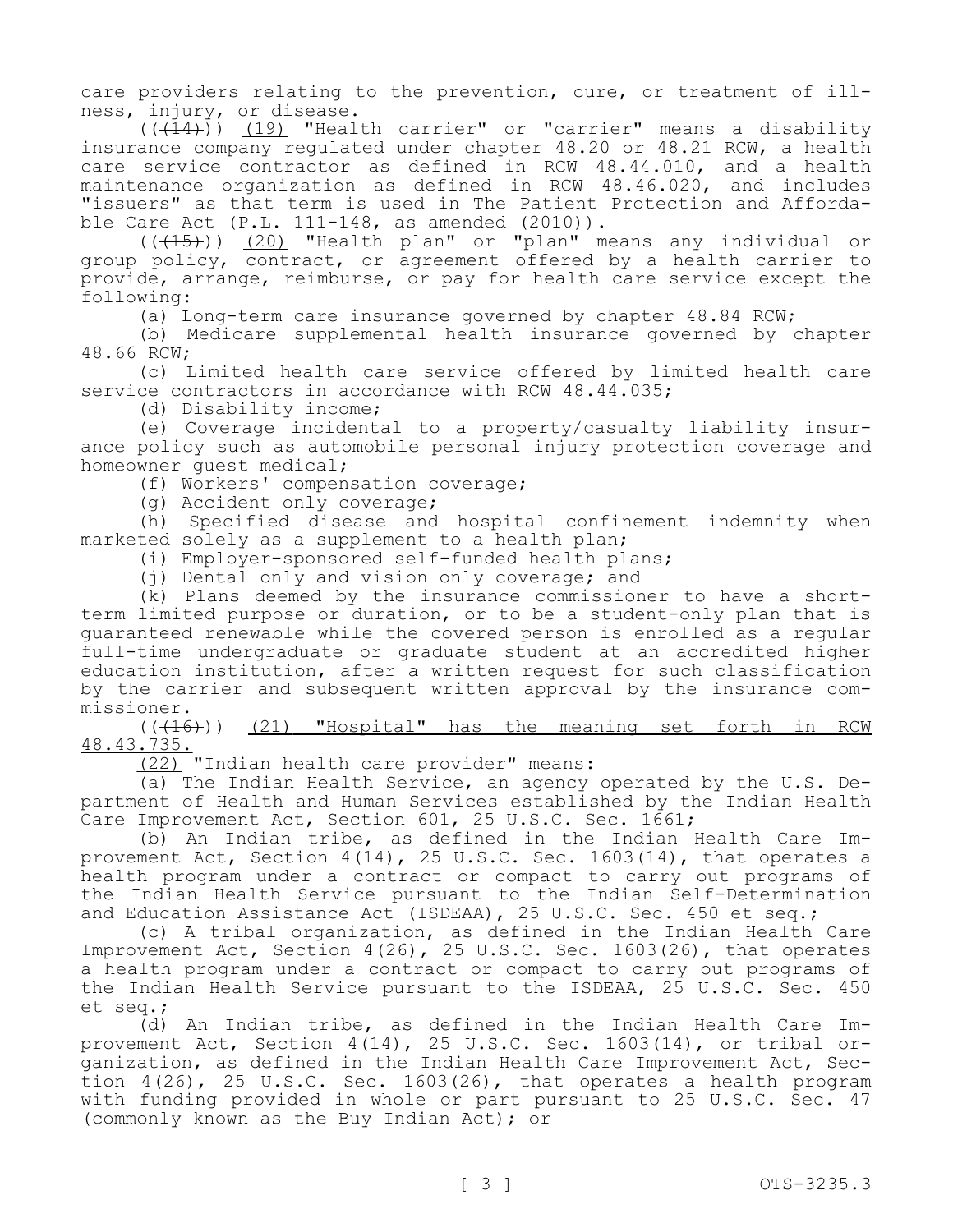(e) An urban Indian organization that operates a health program with funds in whole or part provided by Indian Health Service under a grant or contract awarded pursuant to Title V of the Indian Health Care Improvement Act, Section 4(29), 25 U.S.C. Sec. 1603(29).

 $(\overline{(+17)})$  (23) "Managed care plan" means a health plan that coordinates the provision of covered health care services to a covered person through the use of a primary care provider and a network.

gard to mental health services and pharmacy services is a carrier de-<br>termination as to whether a health service is a covered benefit be-<br>cause the service is consistent with generally recognized standards within a relevant health profession.

 $((+19))$  (25) "Mental health provider" means a health care provider or a health care facility authorized by state law to provide mental health services.

 $((+20))$  (26) "Mental health services" means in-patient or outpatient treatment including, but not limited to, partial hospitaliza-<br>tion, residential treatment, out-patient facility-based treatment, in-<br>tensive outpatient treatment, emergency services, or prescription<br>drugs to manage order listed in the most current version of the Diagnostic and Statis-<br>tical Manual of Mental Disorders (DSM) published by the American Psy-<br>chiatric Association, including diagnoses and treatment for substance use disorder.

 $((+21))$  (27) "Network" means the group of participating providers and facilities providing health care services to a particular health plan or line of business (individual, small, or large group). A health plan network for issuers offering more than one health plan may be smaller in number than the total number of participating providers and facilities for all plans offered by the carrier.

(( $(22)$ )) (28) "Originating site" means the physical location of a patient receiving health care services through telemedicine, and in-<br>cludes those sites described in WAC 284-170-433.

(29) "Out-patient therapeutic visit" or "out-patient visit" means<br>a clinical treatment session with a mental health provider of a duration consistent with relevant professional standards used by the car-<br>rier to determine medical necessity for the particular service being rendered, as defined in Physicians Current Procedural Terminology, published by the American Medical Association.

 $((+23)^{\circ})$  (30) "Participating provider" and "participating facility" mean a facility or provider who, under a contract with the health carrier or with the carrier's contractor or subcontractor, has agreed to provide health care services to covered persons with an expectation of receiving payment, other than coinsurance, copayments, or deducti-<br>bles, from the health carrier rather than from the covered person.

 (((24))) (31) "Patient consent" means a voluntary and informed decision by a patient, following an explanation by the provider or auxiliary personnel under the general supervision of the provider presented in a manner understandable to the patient that is free of undue influence, fraud or duress, to consent to a provider billing the patient or the patient's health plan for an audio-only telemedicine service under RCW 48.43.735 or this section.

(32) "Person" means an individual, a corporation, a partnership, an association, a joint venture, a joint stock company, a trust, an unincorporated organization, any similar entity, or any combination of the foregoing.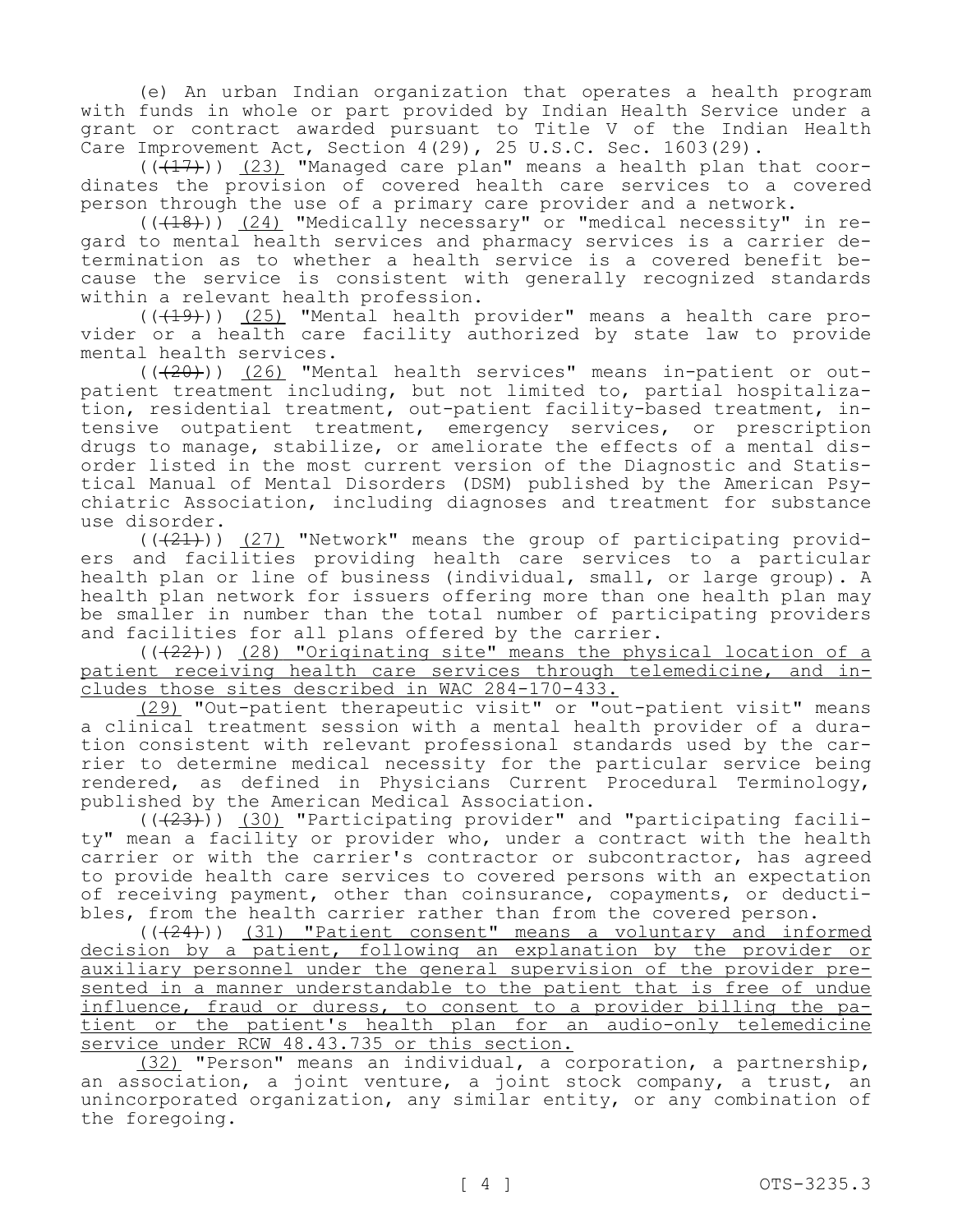$((+25))$   $(33)$  "Pharmacy services" means the practice of pharmacy as defined in chapter 18.64 RCW and includes any drugs or devices as defined in chapter 18.64 RCW.

 (((26))) (34) "Primary care provider" means a participating pro- vider who supervises, coordinates, or provides initial care or con- tinuing care to a covered person, and who may be required by the health carrier to initiate a referral for specialty care and maintain supervision of health care services rendered to the covered person.

 $((+27))$   $(35)$  "Preexisting condition" means any medical condition, illness, or injury that existed any time prior to the effective date of coverage.

(((28))) (36) "Premium" means all sums charged, received, or deposited by a health carrier as consideration for a health plan or the continuance of a health plan. Any assessment or any "membership," "policy," "contract," "service," or similar fee or charge made by a health carrier in consideration for a health plan is deemed part of the premium. "Premium" shall not include amounts paid as enrollee point-of-service cost-sharing.

(((29))) (37) "Real time communication" means synchronous and live communication between a provider and a patient. It does not in- clude delayed or recorded messages, such as email, facsimile or voice mail.

(38) "Same amount of compensation" means providers are reimbursed by a carrier using the same allowed amount for telemedicine services<br>as they would if the service had been provided in-person unless negotiation has been undertaken under RCW 48.43.735 or WAC 284-170-433(2).<br>Where consumer cost-sharing applies to telemedicine services, the consumer's payment combined with the carrier's payment must be the same amount of compensation, or allowed amount, as the carrier would pay the provider if the telemedicine service had been provided in person. Where an alternative payment methodology other than fee-for-service payment would apply to an in-person service, "same amount of compensa-<br>tion" means providers are reimbursed by a carrier using the same al-<br>ternative payment methodology that would be used for the same service if provided in-person, unless negotiation has been undertaken under RCW 48.43.735 or WAC 284-170-433(2).

(39) "Service area" means the geographic area or areas where a specific product is issued, accepts members or enrollees, and covers provided services. A service area must be defined by the county or counties included unless, for good cause, the commissioner permits limitation of a service area by zip code. Good cause includes geo-<br>graphic barriers within a service area, or other conditions that make offering coverage throughout an entire county unreasonable.

 $((+30))$   $(40)$  "Small group plan" means a health plan issued to a small employer as defined under RCW 48.43.005(34) comprising from one to fifty eligible employees.

 $((+31))$   $(41)$  "Store and forward technology" has the meaning set forth in RCW 48.43.735.

 *Statistical Manual of Mental Disorders* (DSM) published by the American (42) "Substance use disorder services" means in-patient or outpatient treatment including, but not limited to, partial hospitalization, residential treatment, or out-patient facility-based treatment, intensive outpatient treatment, emergency services, or prescription drugs to manage, stabilize, or ameliorate the effects of a substance use disorder listed in the most current version of the *Diagnostic and*  Psychiatric Association, including diagnoses and treatment for sub-<br>stance use disorder.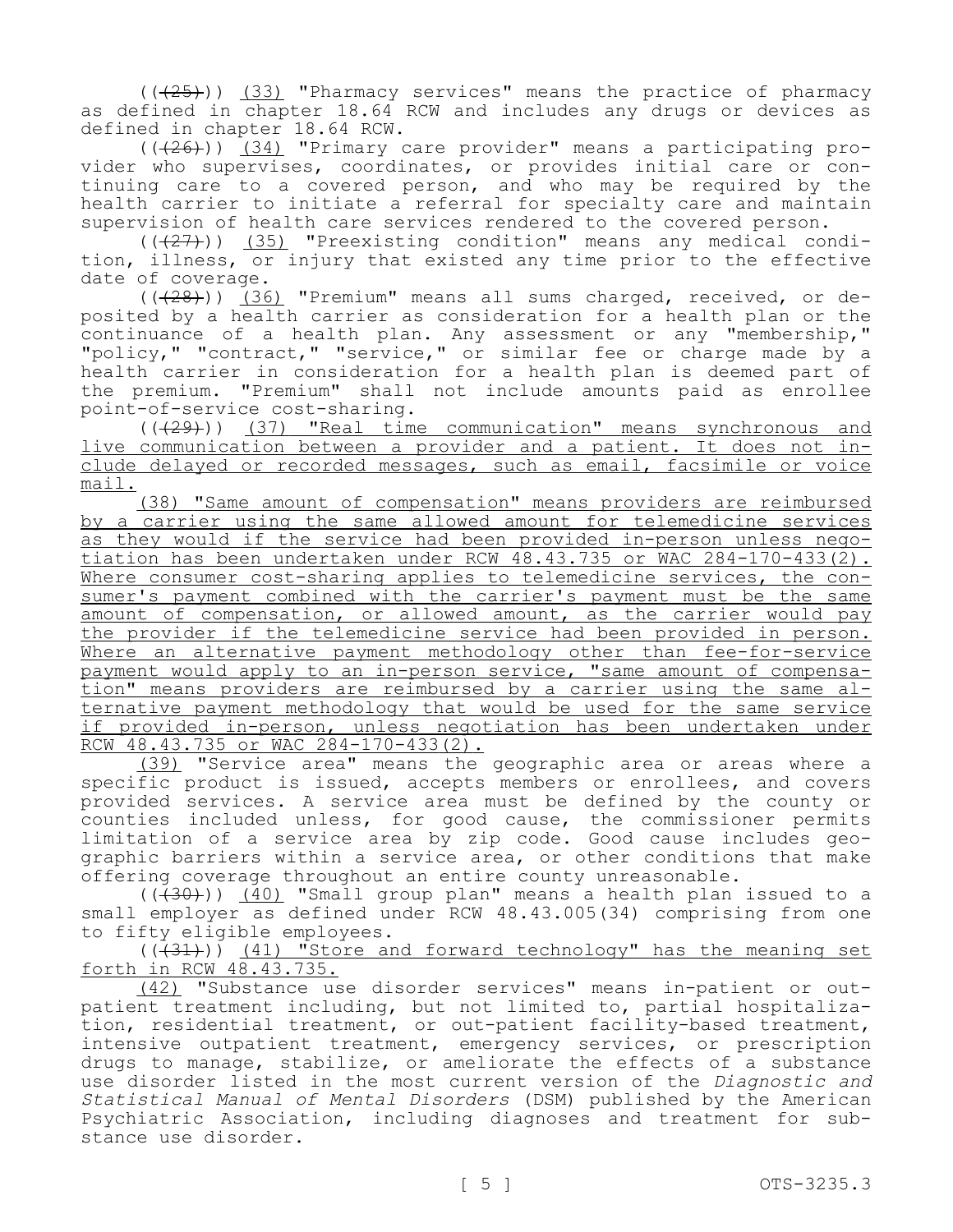$((+32))$   $(43)$  "Substitute drug" means a prescription medication, drug or therapy that a carrier covers based on an exception request.<br>When the exception request is based on therapeutic equivalence, a substitute drug means a therapeutically equivalent substance as defined in chapter 69.41 RCW.

(((33))) (44) "Supplementary pharmacy services" or "other pharmacy services" means pharmacy services involving the provision of drug therapy management and other services not required under state and federal law but that may be rendered in connection with dispensing, or that may be used in disease prevention or disease management.

(45) "Telemedicine" means the delivery of health care services through the use of interactive audio and video technology or audio-on-<br>ly technology, permitting real-time communication between the patient<br>at the originating site and the provider, for the purpose of diagnosis, consultation, or treatment. For purposes of this chapter, "tele-<br>medicine" does not include facsimile, email, or text messaging, unless the use of text-like messaging is necessary to ensure effective commu-<br>nication with individuals who have a hearing, speech, or other disa-<br>bility.

#### NEW SECTION

 **WAC 284-170-433 Provider contracts—Telemedicine.** (1)(a) Every participating provider contract must, for health plans issued or renewed on or after January 1, 2017, provide that a health carrier shall reimburse a provider for a health care service provided to a covered person through telemedicine or store and forward technology if:

(i) The plan provides coverage of the health care service when provided in person by the provider;

(ii) The health care service is medically necessary;

(iii) The health care service is a service recognized as an es- sential health benefit under section 1302(b) of the federal Patient Protection and Affordable Care Act in effect on January 1, 2015, RCW 48.43.005 and 48.43.715;

(iv) The health care service is determined to be safely and ef-<br>fectively provided through telemedicine or store and forward technolo-<br>gy according to generally accepted health care practices and stand-<br>ards, and the techn the standards required by state and federal laws governing the privacy and security of protected health information; and

(b) Beginning January 1, 2023, for audio-only telemedicine, the covered person has an established relationship with the provider.

(2)(a) Every participating provider contract must, for health plans issued or renewed on or after January 1, 2021, provide that, except as provided in (b) of this subsection, a carrier will reimburse a provider for a health care service provided to a covered person through telemedicine as provided in RCW 48.43.735(1) or subsection (1) of this section the same amount of compensation the carrier would pay the provider if the health care service was provided in person by the provider.

(b) Hospitals, hospital systems, telemedicine companies, and provider groups consisting of eleven or more providers may elect to nego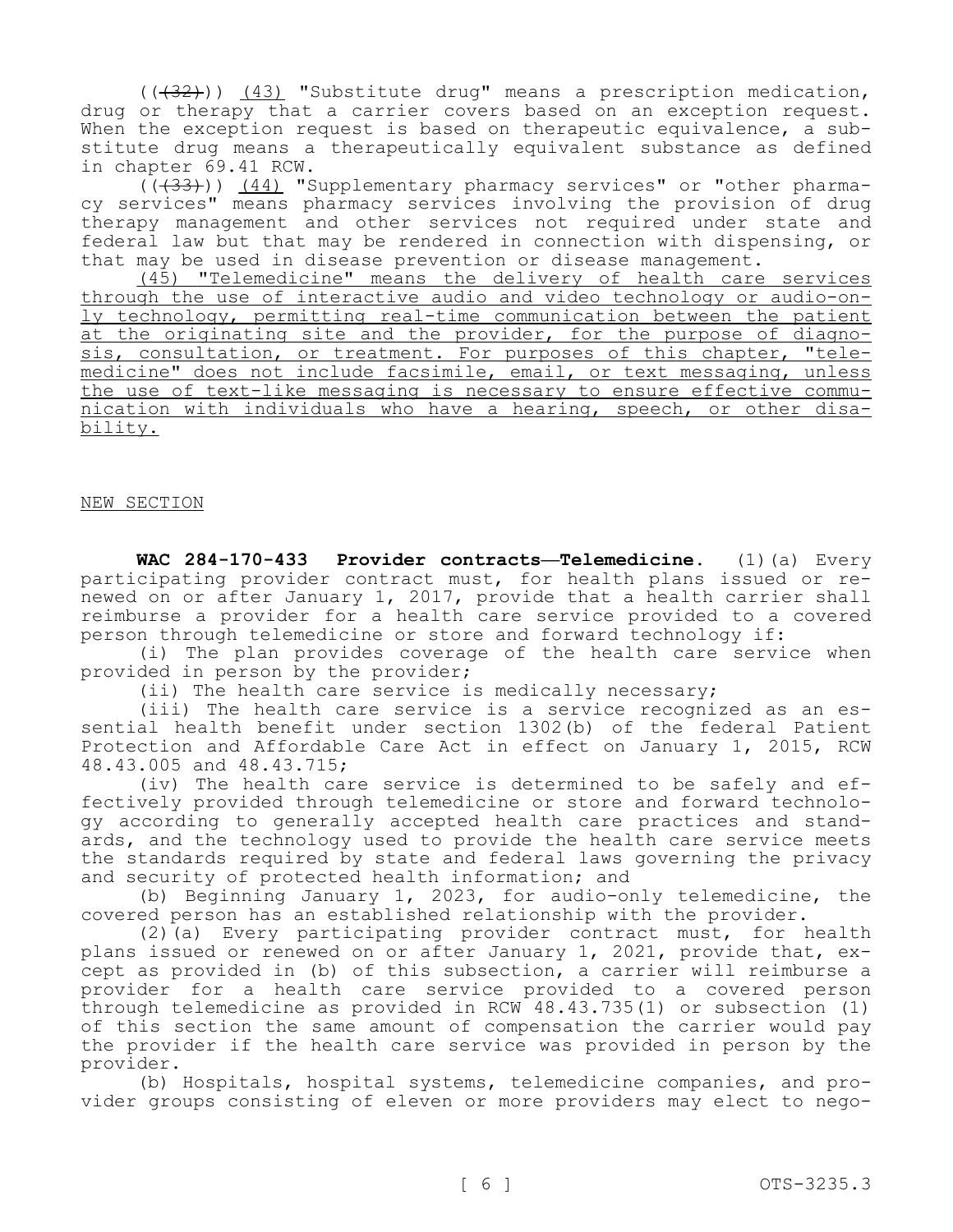tiate an amount of compensation for telemedicine services that differs from the amount of compensation for in-person services.

For purposes of (b) of this subsection, the number of providers in a provider group refers to all providers within the group, regard-<br>less of a provider's location.<br>(c) For purposes of this section, reimbursement of store and for-

ward technology is available only for those covered services specified in the negotiated agreement between the health carrier and the health care provider.

(3)(a) Every participating provider contract must, for health plans issued or renewed on or after January 1, 2017, provide that an originating site for a telemedicine health care service subject to subsection (1) of this section includes a:

(i) Hospital;

(ii) Rural health clinic;

(iii) Federally qualified health center;

(iv) Physician's or other provider's office;

(v) Licensed or certified behavioral health agency;

(vi) Skilled nursing facility;

(vii) Home or any location determined by the individual receiving the service including, but not limited to, a pharmacy licensed under chapter 18.64 RCW or a school-based health center as defined in RCW 43.70.825. If the site chosen by the individual receiving service is in a state other than the state of Washington, a provider's ability to conduct a telemedicine encounter in that state is determined by the licensure status of the provider and the provider licensure laws of the other state; or

(viii) Renal dialysis center, except an independent renal dialy- sis center.

(b) Except for (a)(vii) of this subsection and a hospital that is an originating site for an audio-only telemedicine encounter, any originating site under this subsection may charge a facility fee for<br>infrastructure and preparation of the patient. Reimbursement for a facility fee must be subject to a negotiated agreement between the orig-<br>inating site and the health carrier. A distant site, a hospital that is an originating site for an audio-only telemedicine encounter, or any other site not identified in this subsection may not charge a fa-<br>cility fee.

(4) A health carrier may not distinguish between originating sites that are rural and urban in providing the coverage required in subsection (1) of this section.

(5) A health carrier may subject coverage of a telemedicine or store and forward technology health service under subsection (1) of this section to all terms and conditions of the plan in which the cov-<br>ered person is enrolled including, but not limited to, utilization re-<br>view, prior authorization, deductible, copayment, or coinsurance requirements that are applicable to coverage of a comparable health care service provided in person.

(6)(a) Every participating provider contract must, effective July 25, 2021, provide that if a provider intends to bill a covered person or the covered person's health plan for an audio-only telemedicine service, the provider must obtain patient consent from the covered person for the billing in advance of the service being delivered, consistent with the requirements of this subsection, and state and feder-<br>al laws related to obtaining patient consent.<br>(b)(i) A covered person's consent must be obtained prior to ini-

tiation of the first audio-only encounter with a provider and may con-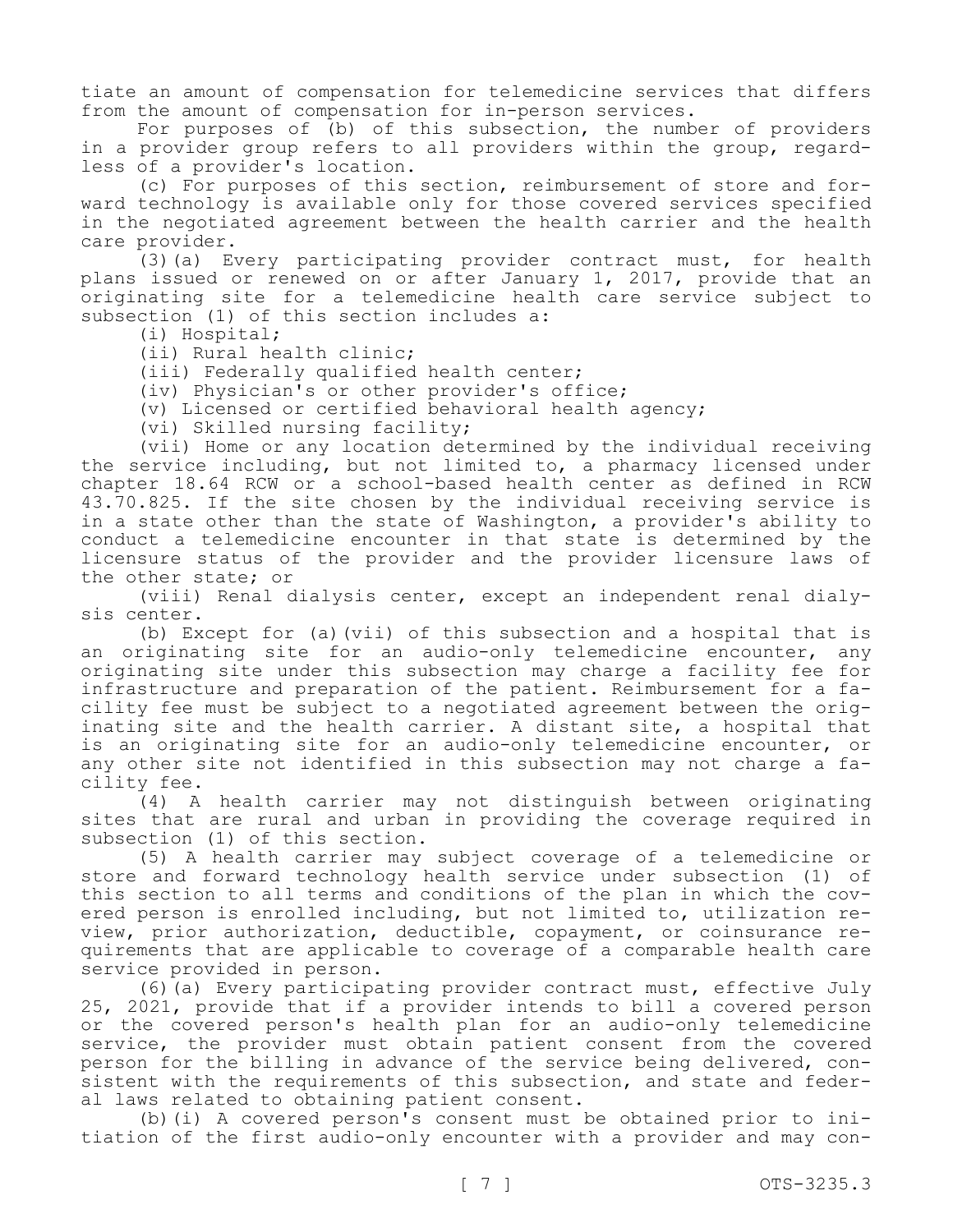stitute consent to such encounters for a period of up to twelve months. If audio-only encounters continue beyond an initial twelvemonth period, consent must be obtained from the covered person for each prospective twelve-month period.

(ii) A covered person may consent to a provider billing them or their health plan in writing or verbally. Consent to billing for an audio-only telemedicine encounter may be obtained and documented by the provider or auxiliary personnel under the general supervision of the provider as part of the process of making an appointment for an audio-only telemedicine encounter, recorded verbally as part of the audio-only telemedicine encounter record or otherwise documented in the patient record. Consent must be documented and retained by the provider for a minimum of five years. As needed, a carrier also may request documentation of the covered person's consent as a condition of claim payment.

(iii) Consent to be billed for audio-only telemedicine services must be obtained by the provider or auxiliary personnel under the general supervision of the participating provider.

(iv) A patient may revoke consent granted under this subsection. Revocation of the patient's consent must be communicated by the patient or their authorized representative to the provider or auxiliary personnel under the general supervision of the provider verbally or in writing and must be documented and retained by the provider for a minimum of five years. Once consent is revoked, the revocation must operate prospectively.

(7)(a) A carrier may not deny, reduce, terminate or fail to make payment for the delivery of health care services using audio and visual technology solely because the communication between the patient and provider during the encounter shifted to audio-only due to unanticipated circumstances. In these instances, a carrier may not require a provider to obtain consent from the patient to continue the communication.

(b) A carrier has no obligation to reimburse a provider for both an audio-visual and an audio-only encounter when both means of communication have been used during the encounter due to unforeseen circumstances.

(8)(a) If the commissioner has cause to believe that any provider has engaged in a pattern of unresolved violations of RCW 48.43.735(8) or subsection (6) of this section, the commissioner may submit information to the department of health or the appropriate disciplining authority, as defined in RCW 18.130.020, for action.

(b) In determining whether there is cause to believe that a provider has engaged in a pattern of unresolved violations, the commissioner shall consider, but is not limited to, consideration of the following:<br>(i) Whether there is cause to believe that the provider has com-

mitted two or more violations of RCW  $48.43.735(8)$  or subsection (6) of this section;

(ii) Whether the provider has been nonresponsive to questions or requests for information from the commissioner related to one or more complaints alleging a violation of RCW 48.43.735(8) or subsection (6) of this section; and

(iii) Whether, subsequent to correction of previous violations, additional violations have occurred.

(c) Prior to submitting information to the department of health or the appropriate disciplining authority, the commissioner may give the provider an opportunity to cure the alleged violations or explain